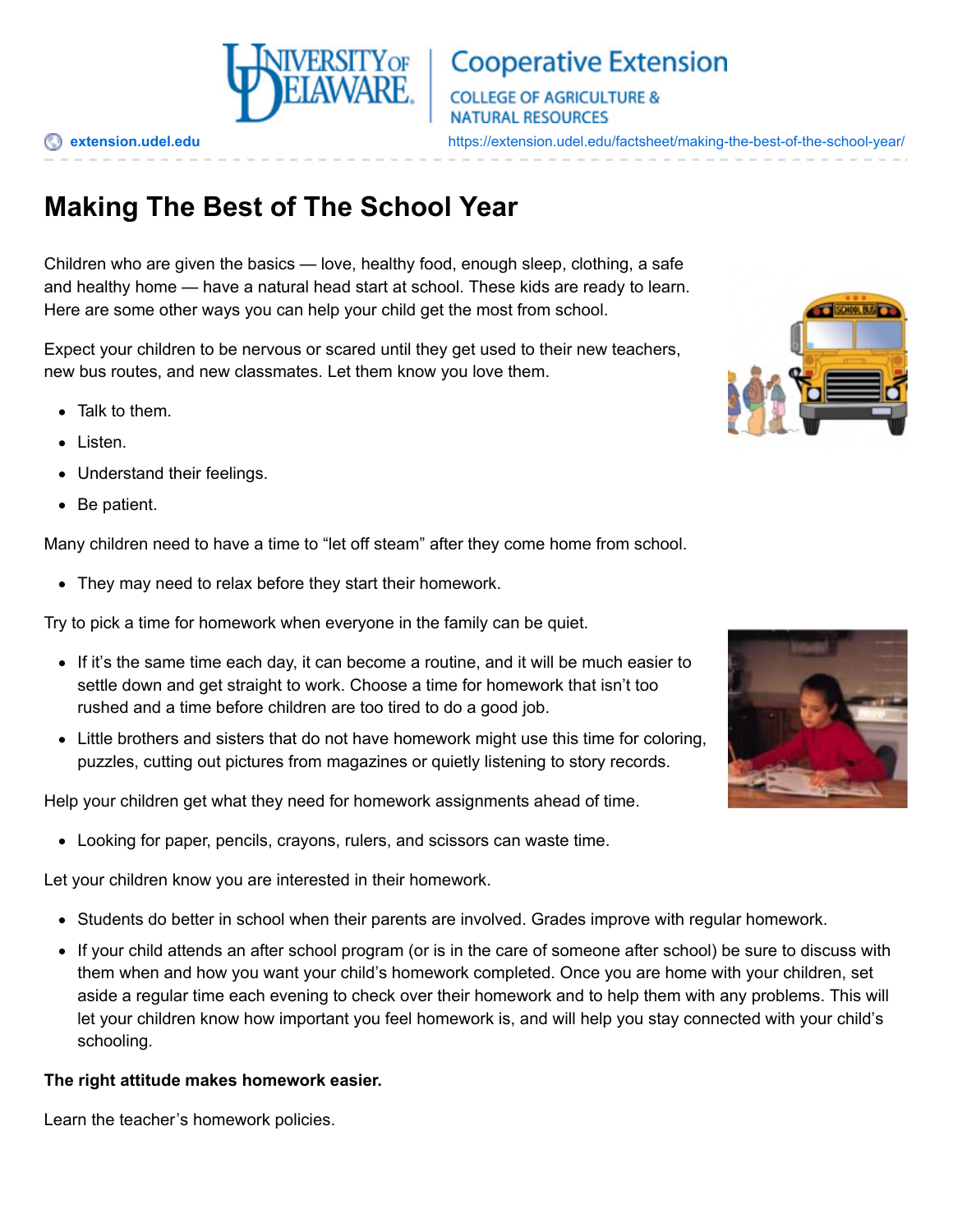Find out the purpose of the homework, the type of assignments, the time to be devoted to it, and the teacher's expectations.

Help your children set reasonable guidelines for how long it takes to do homework.

One-half hour for grades 1-3 and one hour for grades 4-6 is plenty of homework for an elementary school student. Junior high and high school students who are expected to assume more responsibility for their own learning may need more time.

Work with teachers if your child needs help.

Talk to the school principal, psychologist, guidance counselor or other specialist for advice. Know that homework can be harmful if it is way too difficult.

Let your children know that you support the school and the teachers.

• Be interested in what goes on in the classroom. Keep in touch (telephone calls, short written notes, emails and/or visits) with the classroom teacher and the school counselor if they are working with your child. Let the teachers know that you support your children and want to see that they get the best education possible.

### **More ways to help your child do well in school**

Read to each other.

Try reading aloud for half an hour one or two evenings a week. There are many books that can be enjoyed by both adults and children. Ask adults or older children to take turns being the reader. Some families set aside a "reading time" each day. The idea is to help children learn to love books.

Use your local library or bookmobile.

A weekly or monthly trip to the library together will encourage children to read. Everyone is sure to find something of interest. Your library and its services are free.

Play games to sharpen your children's thinking skills.

• Naming singing groups, cities, cars and other games are helpful and can be played anywhere. Puzzles, checkers, and chess help your child learn how to organize. Games also provide fun family times.

#### **Making the Most of School**

Let your children know you expect them to do well.

"Children do better in school when their parents and teachers expect them to do well. On the other hand, some parents are too pushy and set standards that are too high for their children. It's hard to find the right balance" (1).

Expectations are really a daily matter, built in small pieces.

- 
- "These include turning off the television set, saying no to missing a day of school, adding a book to the birthday presents, and so on. Expectations flow from family values and habits that, taken together, add up to the belief that children will achieve" (1).

To decide on appropriate expectations for your child, you can:

Talk with the teachers about their goals for your child.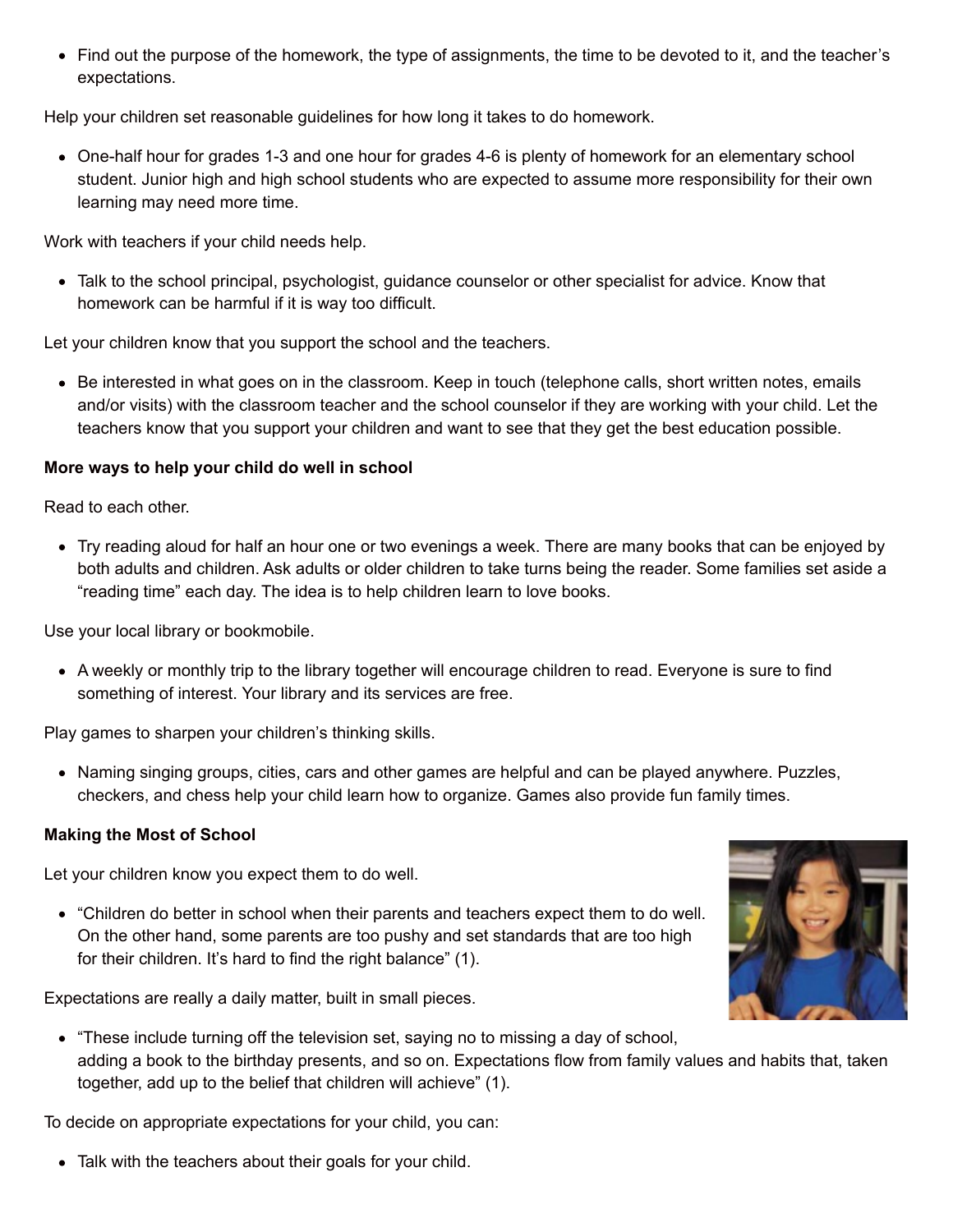- Talk with other parents in your child's class to see what their children are doing.
- Check out the resources for parents at www.cyfernet.org/

When parents support learning at home, their children almost always do well at school.

Children from such families are likely to:

- attend school regularly,
- respect school rules and routines,
- take their class work seriously, and
- do their homework.

Your values and the ways you encourage your children are key.

"Your priorities will influence what your children think is important and, to a large extent, what they accomplish. Fortunately, all parents who value education can — regardless of their own educational background communicate clearly that school achievement is a top priority" (1).

#### **School Days**

This game can help parents and children make the most of the school year.

#### What do we need?

- recorder or spiral bound notebook
- single sheets of paper
- envelopes
- someone's backpack

#### What do we do?

A. At the beginning of the semester:

- 1. If desired, prepare a "backpack grab bag" by wrapping a few school supplies (notebooks, pens, eraser, etc.).
- 2. Schedule an evening sometime during the first weeks of school for the family to have a special meal.
- 3. Following the meal, assemble the family to tape-record or write down "interviews" with each student about:
	- o His /her first thoughts about teachers, classes, schedules, classmates, etc.
	- What does he/she foresee for the year (which classes will be the most/least enjoyable, etc.)
- 4. Give each child an envelope and a piece of paper to write their goals:
	- grades child will try to get
	- a sport or other extra activity he/she will pursue
	- a new friend child will get to know
- 5. Have children write their names on the envelopes and put their list of goals inside. Collect the envelopes and put them away until the end of the semester.